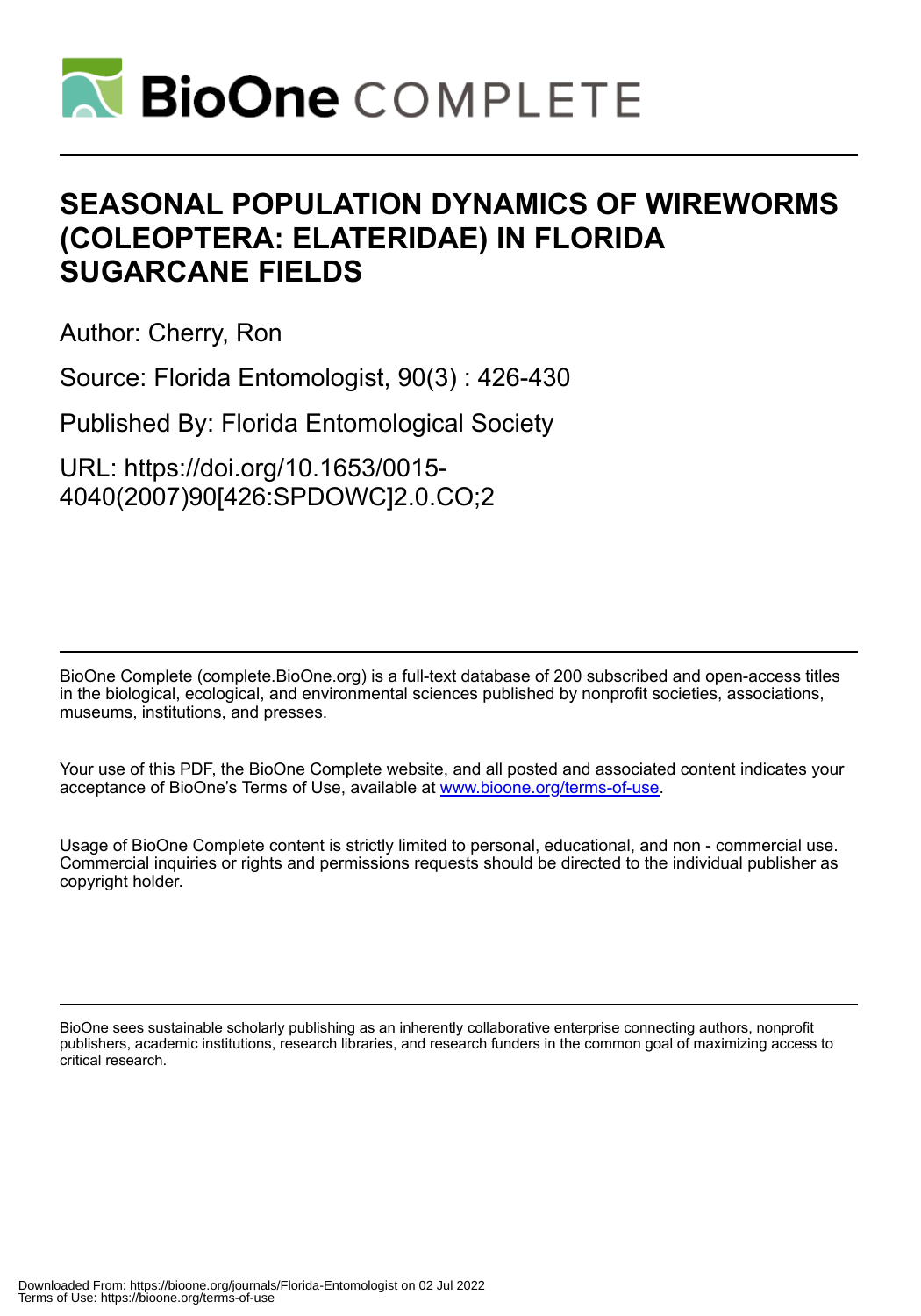# SEASONAL POPULATION DYNAMICS OF WIREWORMS (COLEOPTERA: ELATERIDAE) IN FLORIDA SUGARCANE FIELDS

#### RON CHERRY

Everglades Research and Education Center, 3200 E. Palm Beach Road, Belle Glade, FL 33430

#### ABSTRACT

Wireworms are important insect pests of Florida sugarcane. The objective of this study was to determine the seasonal population dynamics of wireworms in Florida sugarcane. In a preliminary test, significantly more total numbers of wireworms were found under sugarcane stools than between stools in a row or between rows. Hence, the sugarcane stool was used as the sampling site for wireworms in the population dynamics study. A sugarcane field was sampled for wireworms monthly from Jun 2004 to Jun 2006. The total number of wireworms was significantly less in the summer than other seasons and these wireworms were also significantly smaller at this time. Data in this study should be useful to southern Florida growers in understanding expected wireworm damage in different seasons.

Key Words: Elateridae, wireworms, sugarcane

#### RESUMEN

El gusano alambre (Coleoptera: Elateridae) es una plaga insectíl importante en la caña de azucar en el estado de la Florida. El objetivo de este estudio fue determinar la dinámica estacional de la población del gusano alambre en la caña de azucar en el estado de la Florida. En un estudio preliminar, el numero total de gusanos de alambre fue significativamente mayor en la parte localizada debajo de plantas de caña de azucar que entre plantas en un mismo surco o entre los surcos. Por lo tanto, la planta de caña fue usada como el sitio de muestreo para gusanos alambres en el estudio de la dinámica de población. Un campo de caña de azucar fue muestreado para el gusano alambre mensualmente de junio de 2004 hasta junio de 2006. El número total de gusanos de alambre fue significativamente menor en el verano que en las otras estaciones y estos gusanos de alambre fueron significativamente mas pequeños en este tiempo. Los datos de este estudio deben ser útiles para los agricultores en el sur de la Florida para entender los daños que pueden suceder por el gusano alambre en las diferentes estaciones.

Wireworms are important insect pests of Florida sugarcane. These insects attack the underground portions of the plant by feeding on the buds and root primordial during germination and on shoots and roots after germination. Wireworms are primarily a pest in newly planted sugarcane although the insects are also found in ratoon sugarcane. Of the different wireworm species found in Florida sugarcane, *Melanotus communis* (Gyllenhal) is the most important pest. Damage by this wireworm has been thoroughly documented in studies by Hall (1985, 1990). Cherry & Hall (1986) reported on the flight activity of *M. communis* in Florida sugarcane and Cherry (1988) noted the distribution and abundance of the species in Florida sugarcane.

Detailed studies of wireworm biology are rare (Lefko et al. 1998). This paucity or information has resulted largely because most wireworms are difficult to collect in large numbers and have extremely prolonged life cycles, thereby making them rather intractable for study (Keaster et al. 1975). However, understanding the seasonal population dynamics of wireworms in a crop may be important in predicting expected wireworm damage. For example, Bynum et al. (1949) reported

that wireworm damage was more severe to fall planted sugarcane than summer planted sugarcane in Louisiana. Also, Burrage (1963) noted that wireworm damage to potatoes increased with rising soil temperatures in the spring to a peak in Jun in Canada.

Currently, the seasonal population dynamics of wireworms in Florida sugarcane are not known. This information is important in understanding the basic biology of these important pests. Moreover, besides sugarcane, wireworms attack other crops such as corn and potatoes in southern Florida. Hence these data may help predict wireworm seasonal damage in these crops also. The objective of this research was to determine the seasonal population dynamics of wireworms in Florida sugarcane.

### MATERIALS AND METHODS

#### Spatial Distribution

This first study determined where to sample for wireworms within a sugarcane field since this information was necessary for later population dynamic study. Five sugarcane fields on muck soils in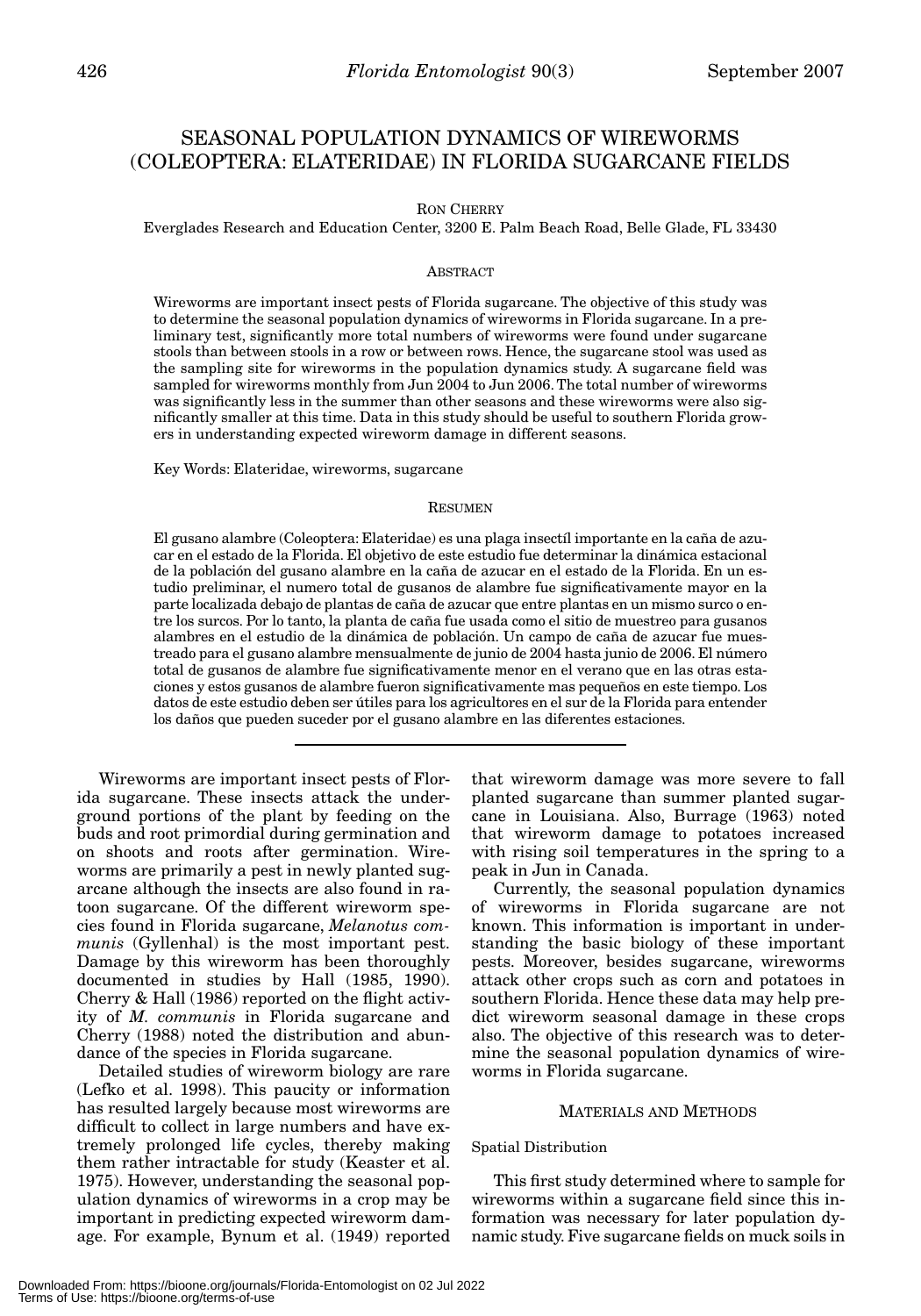southern Florida were sampled. These fields were 2 to 4 years old because since fewer wireworms are found in newly planted sugarcane fields due to pre-planting practices such as flooding, discing, or insecticide application at planting. Samples were obtained from post-harvest fields from Oct 2003 to Feb 2004 because it is much easier to sample these fields than pre-harvest standing sugarcane.

Six sugarcane plants within each field were randomly selected for sampling. Three samples were taken at each sugarcane plant (stool) that included soil from under the stool, in the row between stools, and between rows of stools. Soil sampling for soil insect pests by digging is laborious and time-consuming (Toba & Turner 1983; Robertson & Simpson 1989). Hence, each sample consisted of a  $40 \times 40 \times 30$ -cm deep volume of soil which was dug-up and visually examined on a table in the field by one person for 1 h. The 1-h period was necessary to thoroughly examine the large volume of soil to find wireworms, especially smaller wireworms. If more than one person was involved, observation time was divided by people present. Wireworms were collected and stored in alcohol. Based on the author's experience, it was thought that this methodology and sample number would generate reasonable numbers of wireworms collected for analysis. Taxonomic identification of wireworms was later conducted with microscopes in a laboratory. All samples were pooled and the mean number of wireworms of different species in each of the 3 sample areas (under stool, etc.) was analyzed with a Least Significant Difference (LSD) test (SAS 2006).

#### Seasonal Population Dynamics

A commercial 2-year-old sugarcane field on muck soil in southern Florida was sampled for wireworms. The previous spatial distribution study showed that most wireworms were found under sugarcane stools. Hence, soil samples were taken as previously described except that samples were taken only under stools. Five samples were taken monthly from Jun 2004 to Jun 2006. Based on the author's experience, it was thought that this methodology and sample number would generate reasonable numbers of wireworms collected for analysis. Wireworms were collected,

immediately stored in alcohol, and identified as described previously. Wireworm length also was measured to determine possible seasonal changes in wireworm size. Samples from the 2 years were pooled for analysis. Also, in order to determine possible seasonal differences in wireworm populations, samples from 3-month periods were pooled. For the purposes of this paper, winter is defined as Dec, Jan, and Feb, spring is Mar, Apr, and May, summer is Jun, Jul, and Aug, and fall is Sep, Oct, and Nov. These definitions correspond to seasonal definitions for the North Temperate Zone (Guralnik 1982). Mean differences in wireworm population abundance and wireworm size between seasons was determined by the Least Significant Difference (LSD) test (SAS 2006).

#### RESULTS AND DISCUSSION

The spatial distribution of wireworms around sugarcane plants is shown in Table 1. Similar numbers of *Conoderus* spp. were found under the stool and between stools in the row with significantly fewer between rows. Likewise, similar numbers of *Glyphonyx bimarginatus* Schaeffer were found under the stool and between stools in the row with significantly fewer between rows. In contrast, significantly more *M. communis* were found under stools than between stools in the row or between rows. Of the three habitats samples, 65% of *M. communis* were found directly under sugarcane stools versus 41% for *Conoderus* spp. and 44% for *G. bimarginatus*. These data show that *M. communis* aggregates more at sugarcane stools than *Conoderus* spp. or *G. bimarginata* for reasons unknown.

Significantly more total numbers of wireworms were found under sugarcane stools than in the other 2 habitats. These data show that the sugarcane stool was an appropriate sample unit for studying seasonal population dynamics in this study. Similarly, Cherry (1984) reported that third instar grubs of two scarab pests, *Cyclocephala parellela* Casey and *Ligyrus subtropicus* Blatchley were found in highest density under stools in Florida sugarcane. These data are consistent with Southwood's (1969) observation that most soil dwelling pests of sugarcane become aggregated around sugarcane plants.

TABLE 1. SPATIAL DISTRIBUTION OF WIREWORMS AROUND SUGARCANE PLANTS.

|                 | Under stool <sup>a</sup> | Between stools in row <sup>a</sup> | Between rows <sup>a</sup> |
|-----------------|--------------------------|------------------------------------|---------------------------|
| Conoderus spp.  | $1.1 \pm 1.1$ A          | $1.1 \pm 1.3$ A                    | $0.5 \pm 0.7 B$           |
| G. bimarginatus | $2.4 \pm 2.4$ A          | $2.3 \pm 2.4$ A                    | $0.8 \pm 1.1$ B           |
| M. communis     | $3.4 \pm 2.5$ A          | $1.0 \pm 1.4 B$                    | $0.8 \pm 0.8$ B           |
| Total           | $6.9 \pm 4.0$ A          | $4.4 \pm 2.6$ B                    | $2.1 \pm 1.7 \text{ C}$   |

a Means ± SD. Means in a row followed by the same letter are not significantly different (alpha = 0.05) based on the Least Significant Difference test (SAS 2006).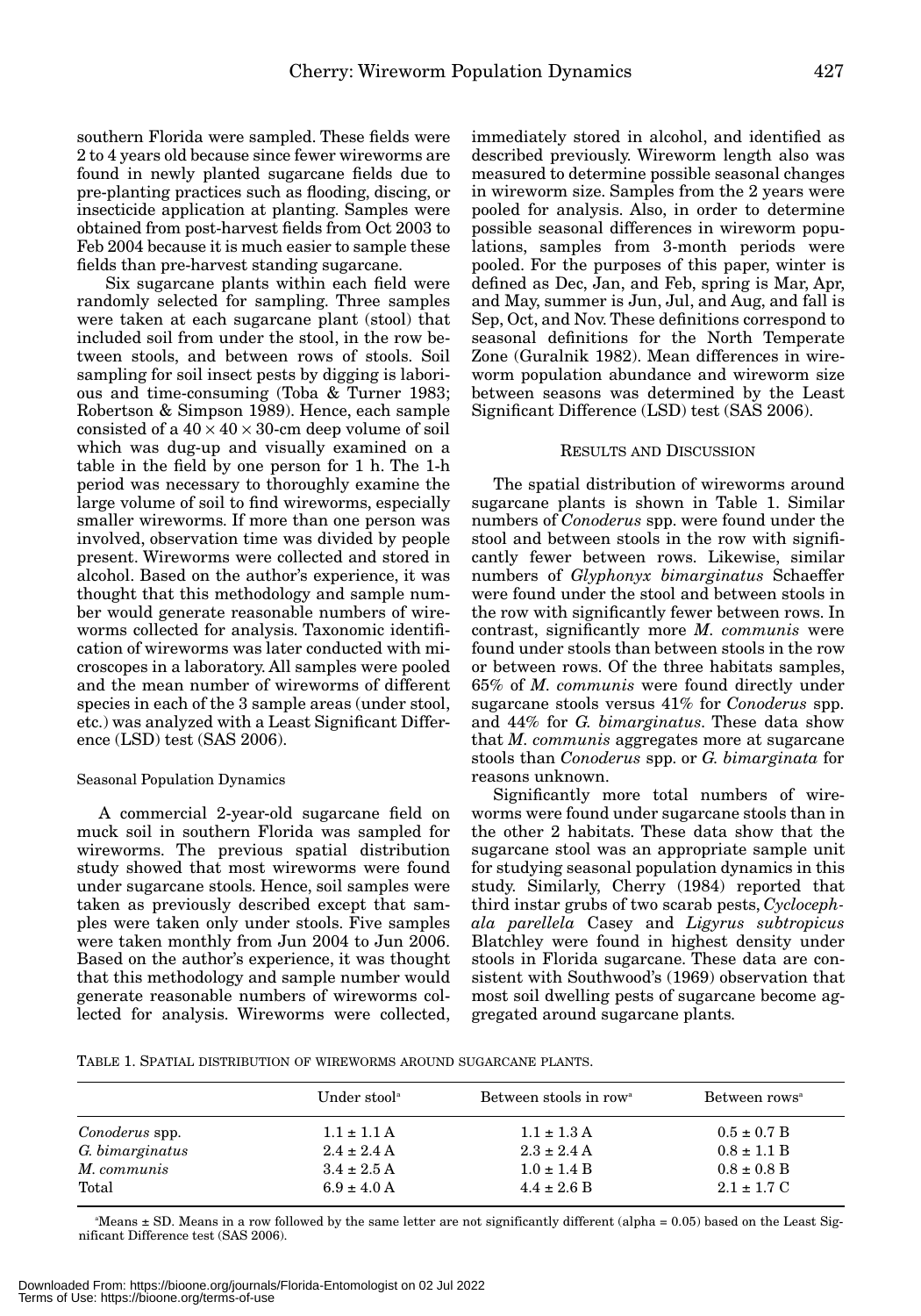The seasonal population dynamics of wireworms in Florida sugarcane fields is shown in Fig. 1 and statistical analysis is given in Table 2. Combining all seasons shows that *M. communis* was the most abundant wireworm found. Hall (1988) reported that *M. communis* is an important soil pest of Florida sugarcane and that insecticides are routinely applied at planting time for control. *Conoderus* spp. was second most abundant. Hall (1988) reported 4 *Conoderus* species commonly associated with Florida sugarcane. However, *Conoderus* species were not determined in this study. *Conoderus* have been reported to be pests of sugarcane in Louisiana (Bynum et al. 1949) and Hawaii (Stone 1976). The third most common wireworm was *G. bimarginatus*. Hall (1988) reports *G. bimarginatus* to be small wireworms often present in Florida sugarcane. Unlike *M. communis*, the pest status of *Conoderus* spp. and *G. bimarginatus* has not been determined in Florida sugarcane.

The greatest number of *Conoderus* spp. and *G. bimarginatus* were found in the summer and fall for reasons not fully understood. It is interesting to compare *Conoderus* data in this study with *Conoderus* data obtained in sweet potato fields in the adjacent state of Georgia (Seal et al. 1992). Analogous to this study, wireworm numbers were high in summer months and decreased in the fall. *Melanotus communis* were at their lowest number in the summer followed by a large upsurge in numbers in the fall. This is explained by noting that many *M. communis* pupate in the spring with maximum flight activity during the summer (Genung 1972; Cherry & Hall 1986) and maximum oviposition during Jun (Cherry & Hall 1986). Hence, few *M. communis* larvae are present in the summer and because of summer oviposition there is a large increase in larval populations in the fall. The total number of wireworms was significantly less in the summer than the other seasons primarily due to the large decrease of *M. communis* in the summer

Seasonal size of wireworms in Florida sugarcane fields is shown in Table 3. In *Conoderus* spp., variation in size was not great between seasons with no season being significantly different from all other seasons. Likewise, in *G. bimarginatus*, no season was significantly different from all other seasons. In contrast, *M. communis* were significantly smaller in the fall than in all other seasons. These smaller larvae were probably new larvae from the main period of *M. communis* oviposition which takes place May to Jul in southern Florida sugarcane fields (Cherry & Hall 1986). Unfortunately, ovipositional data for *Conoderus* spp. and *G. bimarginatus* in Florida sugarcane are not known. The average size of all wireworms



Fig. 1. Seasonal population dynamics of wireworms in Florida sugarcane fields.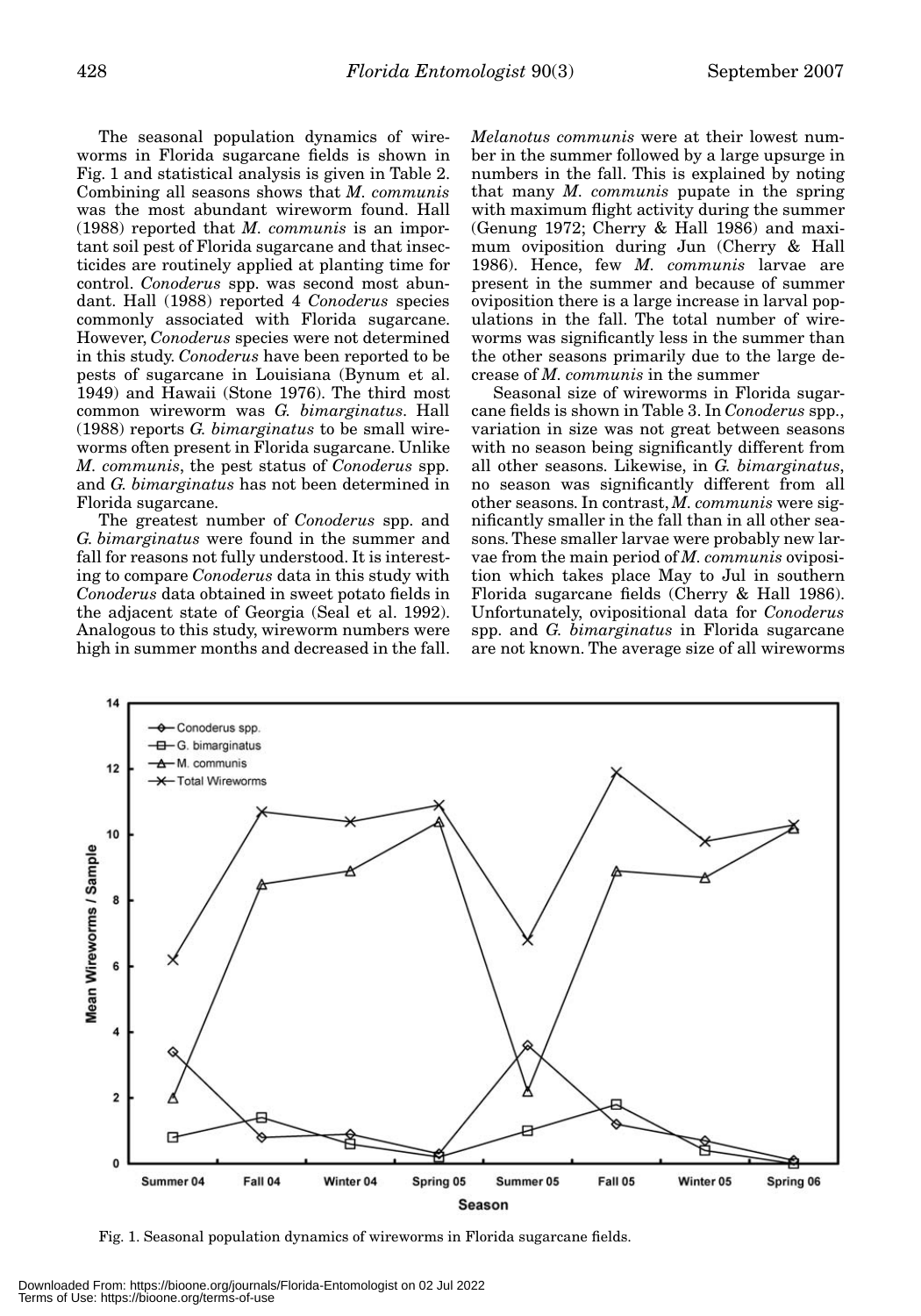|        | Conoderus spp. <sup>a</sup> | $G.$ bimarginatus $a$   | $M.$ communis <sup><math>a</math></sup> | Total <sup>a</sup> |  |
|--------|-----------------------------|-------------------------|-----------------------------------------|--------------------|--|
| Winter | $0.8 \pm 1.4$ B             | $0.5 \pm 1.0$ BC        | $8.8 \pm 5.9$ A                         | $10.1 \pm 5.2$ A   |  |
| Spring | $0.2 \pm 0.6$ B             | $0.1 \pm 0.2 \text{ C}$ | $10.3 \pm 4.3$ A                        | $10.6 \pm 4.4$ A   |  |
| Summer | $3.5 \pm 4.8$ A             | $0.9 \pm 1.4 B$         | $2.1 \pm 2.0 B$                         | $6.6 \pm 6.9$ B    |  |
| Fall   | $1.0 \pm 1.3 B$             | $1.6 \pm 1.6$ A         | $8.7 \pm 5.1$ A                         | $11.3 \pm 4.9$ A   |  |

TABLE 2. SEASONAL POPULATION DYNAMICS OF WIREWORMS IN FLORIDA SUGARCANE FIELDS.

a Means ± SD. Means in a column followed by the same letter are not significantly different (alpha = 0.05) based on the Least Significant Difference test (SAS 2006).

|  |  | TABLE 3. SEASONAL SIZE (MM LENGTH) OF WIREWORMS IN FLORIDA SUGARCANE FIELDS. |  |  |
|--|--|------------------------------------------------------------------------------|--|--|
|  |  |                                                                              |  |  |

|        |                             |                              | $M$ . communis <sup>a</sup> | Total <sup>a</sup>       |  |
|--------|-----------------------------|------------------------------|-----------------------------|--------------------------|--|
|        | Conoderus spp. <sup>a</sup> | G. bimarginatus <sup>a</sup> |                             |                          |  |
| Winter | $9.7 \pm 2.5$ AB            | $9.2 \pm 1.7$ A              | $17.3 \pm 4.4$ A            | $16.3 \pm 4.9$ AB        |  |
| Spring | $9.0 \pm 1.6$ AB            | $10.0 \pm 2.0$ A             | $17.6 \pm 7.0$ A            | $17.3 \pm 4.1$ A         |  |
| Summer | $8.9 \pm 3.2 B$             | $7.8 \pm 2.7$ A              | $16.7 \pm 7.0$ A            | $11.1 \pm 6.0$ D         |  |
| Fall   | $10.7 \pm 4.1$ A            | $7.8 \pm 2.0$ A              | $14.5 \pm 4.4$ B            | $13.1 \pm 4.8 \text{ C}$ |  |

a Means ± SD. Means in a column followed by the same letter are not significantly different (alpha = 0.05) based on the Least Significant Difference test (SAS 2006).

(total number) was significantly smaller in the summer than in any other season.

Various temporal manipulations of crops have been used to reduce insect damage. These include providing trap crops at suitable times, crop rotations, using fast growing varieties, and adjusting planting times so that susceptible crop stages occur during periods of low pest incidence (New 2005). This study shows that the total wireworm complex was least abundant (Table 2) and wireworms were smallest (Table 3) in the summer in Florida sugarcane. Interestingly, Bynum et al. (1949) also reported decreased wireworm damage in Louisiana sugarcane planted in the summer as compared to the fall. Both the Bynum et al. (1949) study and this study are consistent in showing expected decreased wireworm feeding on sugarcane during the summer. Data in this study should be useful to southern Florida growers in understanding expected wireworm damage at different times of the year.

## REFERENCES CITED

- BURRAGE, R. 1963. Seasonal feeding of larvae of *Ctenicera destructor* and *Hypolithus bicolor* (Coleoptera: Elateridae) on potatoes placed in the field at weekly intervals. Ann. Entomol. Soc. Amer. 56: 306-313.
- BYNUM, E., J. INGRAM, AND L. CHARPENTIER. 1949. Control of wireworms attacking sugarcane in Louisiana. J. Econ. Entomol. 42: 556-557.
- CHERRY, R. 1984. Spatial distribution of white grubs (Coleoptera: Scarabaeidae) in Florida sugarcane. J. Econ. Entomol. 77: 1341-1343.
- CHERRY, R. 1988. Correlation of crop age with populations of soil insect pests in Florida sugarcane. J. Agric. Entomol. 5: 241-245.
- CHERRY, R., AND D. HALL. 1986. Flight activity of *Melanotus communis* (Coleoptera: Elateridae) in Florida sugarcane fields. J. Econ. Entomol. 79: 626-628.
- GURALNIK, D. 1982. Webster's New World Dictionary. Simon and Schuster, New York.
- GENUNG, W. 1972. Seasonal occurrence of click beetles (Coleoptera: Elateridae) in the Everglades as measured by two types of traps. Florida Entomol. 55: 35- 41.
- HALL, D. 1985. Damage by the corn wireworm, *Melanotus communis* (Gyll.) to plant cane during germination and early growth. J. Amer. Soc. Sugar Cane Tech. 4: 13-17.
- HALL, D. 1988. Insects and mites associated with sugarcane in Florida. Florida Entomol. 71: 130-150.
- HALL, D. 1990. Stand and yield losses in sugarcane caused by the wireworm *Melanotus communis* (Coleoptera: Elateridae) infesting plant cane in Florida. Florida Entomol. 73: 298-302.
- KEASTER, A., G. CHIPPENDALE, AND B. PILL. 1975. Feeding behavior and growth of the wireworms *Melanotus depressus* and *Limonius dubitans*: effect of host plants, temperature, photoperiod, and artificial diets. Environ. Entomol. 4: 591-595.
- LEFKO, S., L. PEDIGO, W. BATCHELOR, AND M. RICE. 1998. Spatial modeling of preferred wireworm (Coleoptera: Elateridae) habitat. Environ. Entomol. 27: 184-190.
- NEW, T. 2005. Invertebrate Conservation and Agricultural Ecosystems. Cambridge Univ. Press, New York. 354 pp.
- ROBERTSON, L., AND G. SIMPSON. 1989. The use of germinating-seed baits to detect soil insect pests before crop sowing. Australian J. Exper. Agric. 29: 403-407.
- SAS INSTITUTE. 2006. SAS Systems for Windows. SAS Institute, Cary, NC.
- SEAL, D., R. MCSORLEY, AND R. CHALFANT. 1992. Seasonal abundance and spatial distribution on wireworms (Coleoptera: Elateridae) in Georgia sweet potato fields. J. Econ. Entomol. 85: 1802-1808.